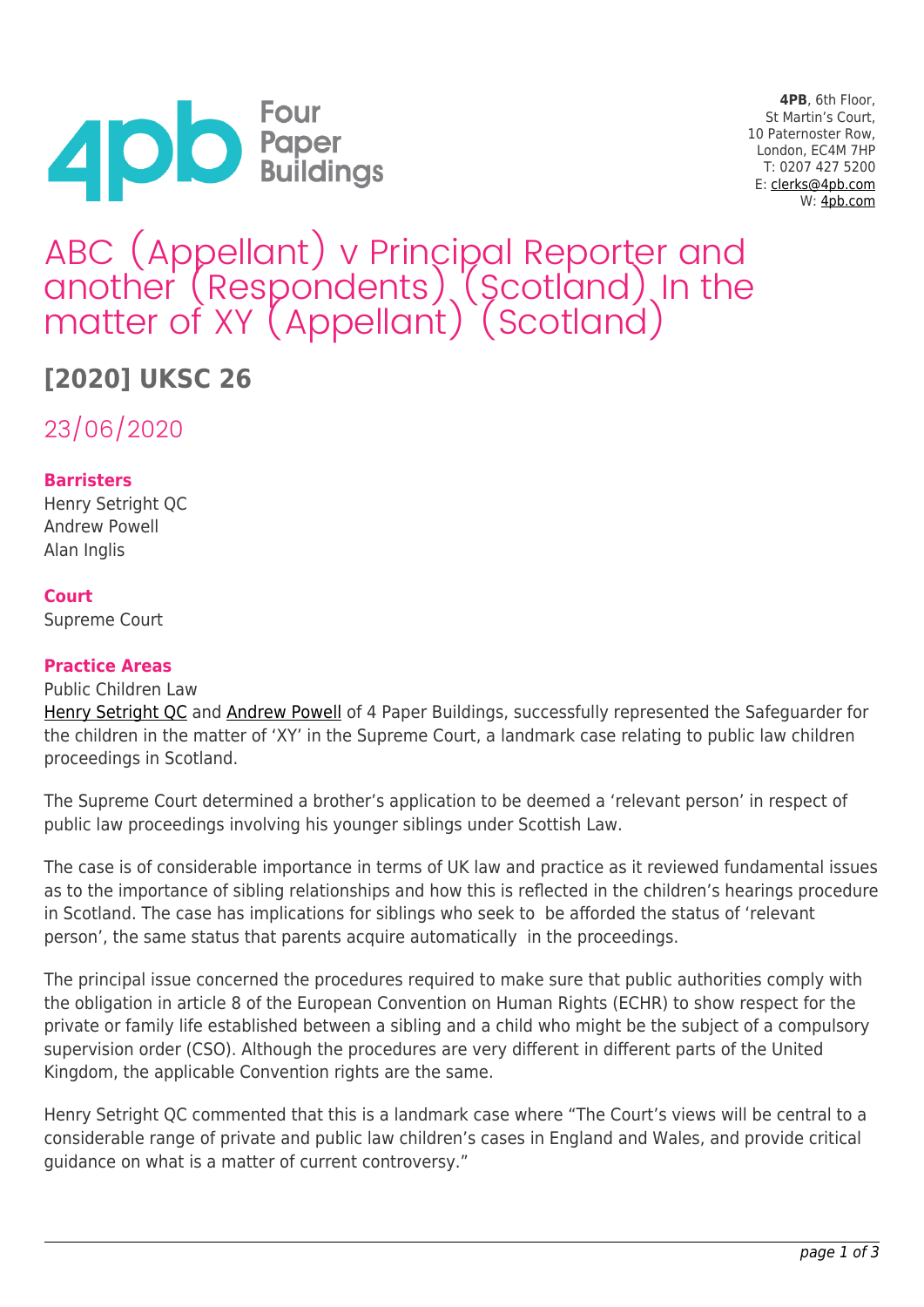#### **Overview of the case**

XY is the adult brother of three younger sisters who are the subject of CSOs. XY's application to be deemed a 'relevant person' for the purposes of the CSO proceedings was refused by a pre-hearing panel.

He appealed to the Sheriff, arguing that the relevant legislation was incompatible with articles 6 and 8 of the ECHR. This appeal was dismissed, as was an appeal by way of case stated to the Inner House of the Court of Session which relied on the reasoning in two earlier cases (ABC v Principal Reporter 2018 SLT 1281 and DM v Locality Reported SLT 1308).

XY's case eventually came before the Supreme Court, alongside another case raising the same issues, but with different facts (ABC). The principal issue before the Supreme Court concerned the procedures required to ensure compliance with article 8 of the ECHR in the context of the relationship between a sibling and a child who might be the subject of a CSO, by a public authority.

Central to the challenges which were the subject of the appeals was the statutory definition of 'relevant person' and the concept of a 'deemed relevant person'. However, the Supreme Court emphasised that the primary focus of the children's hearing must be on the welfare of the child who is the subject of the proceedings, whilst also acting compatibly with the Convention rights. The Inner House of the Court of Session shared the concerns of the Safeguarder about the impact upon the privacy rights of the children if their sibling was awarded the status of a 'relevant person'.

The law draws a distinction between the rights of those family members, such as parents, who are directly involved with the upbringing of the subject child, and siblings who do not play a "significant role" in the upbringing. At paragraph 46 of the judgment, Lady Hale observed:

It is important to recognise that there are differences between the relationship of a parent and a child and the relationship between a sibling and a child. People who have parental responsibilities are treated as relevant persons because of those responsibilities and people who have a significant role in the upbringing of a child also have the right to be deemed a relevant person,…

The parents and other people who have a significant involvement in the upbringing of the child are those who make decisions for the child. It is those decisions which are being taken over by the public authorities through the CSO. The interference with the article 8 rights of such people is qualitatively different from the interference with the article 8 rights of siblings, which normally will be concerned with maintaining their relationship with the referred child, whether through contact or (if they are both the subject of CSOs) through being placed together. The conferment of the status of relevant person is an acknowledgement of the gravity of the interference with the family life of the child and the parents and others with that significant involvement in the child's upbringing.

The judgment considers the views of the individual children, and their right to privacy at paragraphs 48 and 49 and concludes in paragraph 50 and 51 as follows:

In our view, the requirement to respect the privacy of others, the concerns about the dissemination of sensitive information, and the statutory requirement on the chairing member to take all reasonable steps to keep to a minimum the number of persons present at a children's hearing at the same time (section 78(4)), all militate against reading down the statutory definition of a relevant person so as to confer the status of relevant person on anyone who appears to have established family life with the referred child with which a decision of the children's hearing may interfere.

In our view, article 8 of the ECHR does not require the public authorities to give a sibling, who has not, and has not recently had, a significant involvement in the upbringing of the child, the status of a relevant